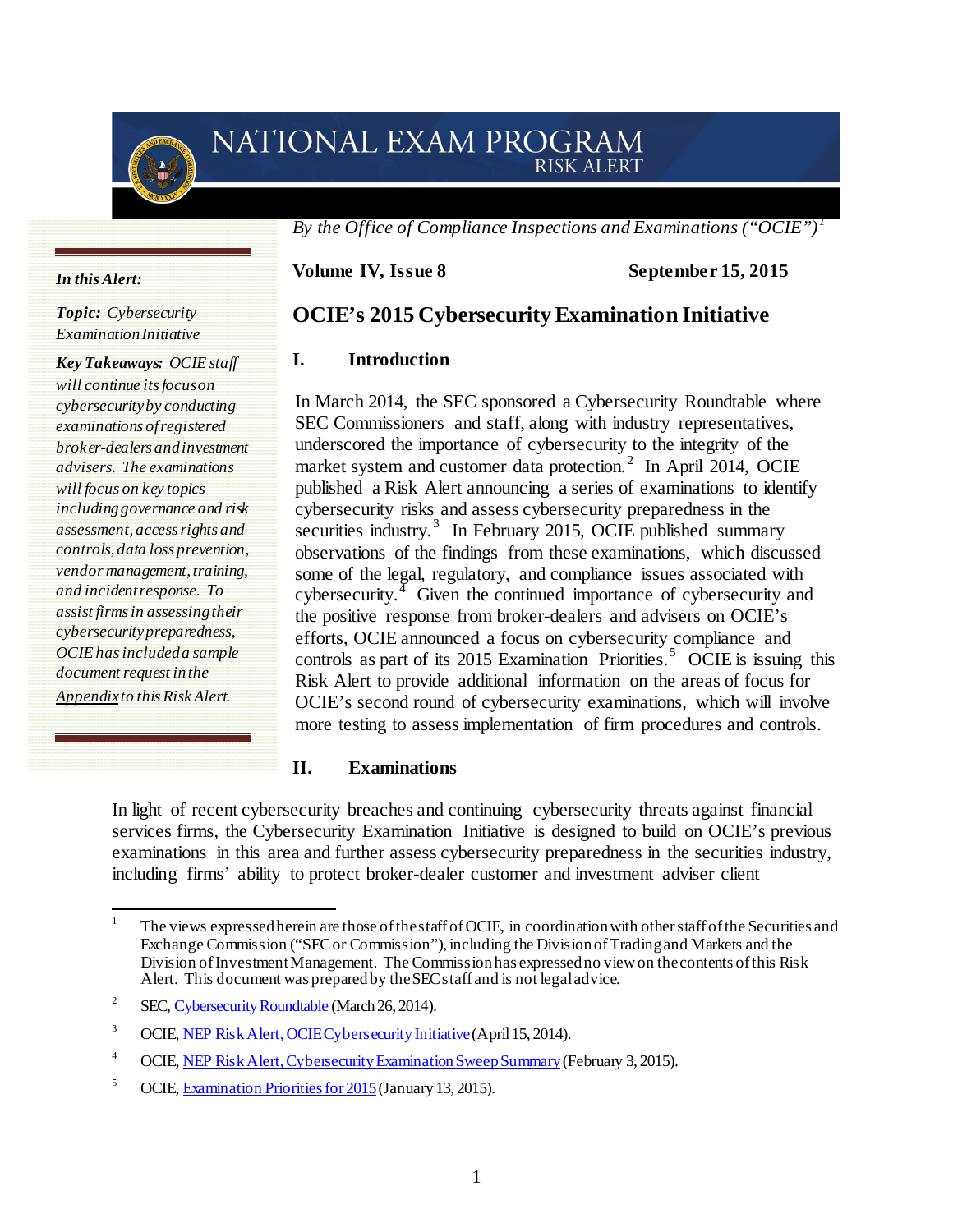(hereinafter referred to as "customer") information. <sup>[6](#page-1-0)</sup> In addition, public reports have identified cybersecurity breaches related to weaknesses in basic controls.<sup>[7](#page-1-1)</sup> As a result, examiners will gather information on cybersecurity-related controls and will also test to assess implementation of certain firm controls. In order to promote better compliance practices and inform the Commission's understanding of cybersecurity preparedness, this Initiative will focus on the following areas:

- **Governance and Risk Assessment:** Examiners may assess whether registrants have cybersecurity governance and risk assessment processes relative to the key areas of focus discussed below. Examiners also may assess whether firms are periodically evaluating cybersecurity risks and whether their controls and risk assessment processes are tailored to their business. Examiners also may review the level of communication to, and involvement of, senior management and boards of directors.
- **Access Rights and Controls:** Firms may be particularly at risk of a data breach from a failure to implement basic controls to prevent unauthorized access to systems or information, such as multifactor authentication or updating access rights based on personnel or system changes. Examiners may review how firms control access to various systems and data via management of user credentials, authentication, and authorization methods. This may include a review of controls associated with remote access, customer logins, passwords, firm protocols to address customer login problems, network segmentation, and tiered access.
- **Data Loss Prevention:** Some data breaches may have resulted from the absence of robust controls in the areas of patch management and system configuration. Examiners may assess how firms monitor the volume of content transferred outside of the firm by its employees or through third parties, such as by email attachments or uploads. Examiners also may assess how firms monitor for potentially unauthorized data transfers and may review how firms verify the authenticity of a customer request to transfer funds.
- **Vendor Management:** Some of the largest data breaches over the last few years may have resulted from the hacking of third party vendor platforms. As a result, examiners may focus on firm practices and controls related to vendor management, such as due diligence with regard to vendor selection, monitoring and oversight of vendors, and contract terms. Examiners may assess how vendor relationships are considered as part of the firm's ongoing risk assessment process as well as how the firm determines the appropriate level of due diligence to conduct on a vendor.
- **Training:** Without proper training, employees and vendors may put a firm's data at risk. Some data breaches may result from unintentional employee actions such as a misplaced laptop, accessing a client account through an unsecured internet connection, or opening

<span id="page-1-0"></span>Among other requirements[, Regulation S-P](https://www.sec.gov/rules/final/34-42974.htm) requires financial institutions, including broker-dealers, investment companies, and investment advisers, registered with the Commission to adopt writtenpolicies and procedures reasonably designed to insure the security and confidentiality of customer information and records.

<span id="page-1-1"></span><sup>7</sup> *See, e.g.*, Financial Industry Regulatory Authorit[y, Report on Cybersecurity Practices](https://www.finra.org/sites/default/files/p602363%20Report%20on%20Cybersecurity%20Practices_0.pdf), page 38 (February 2015).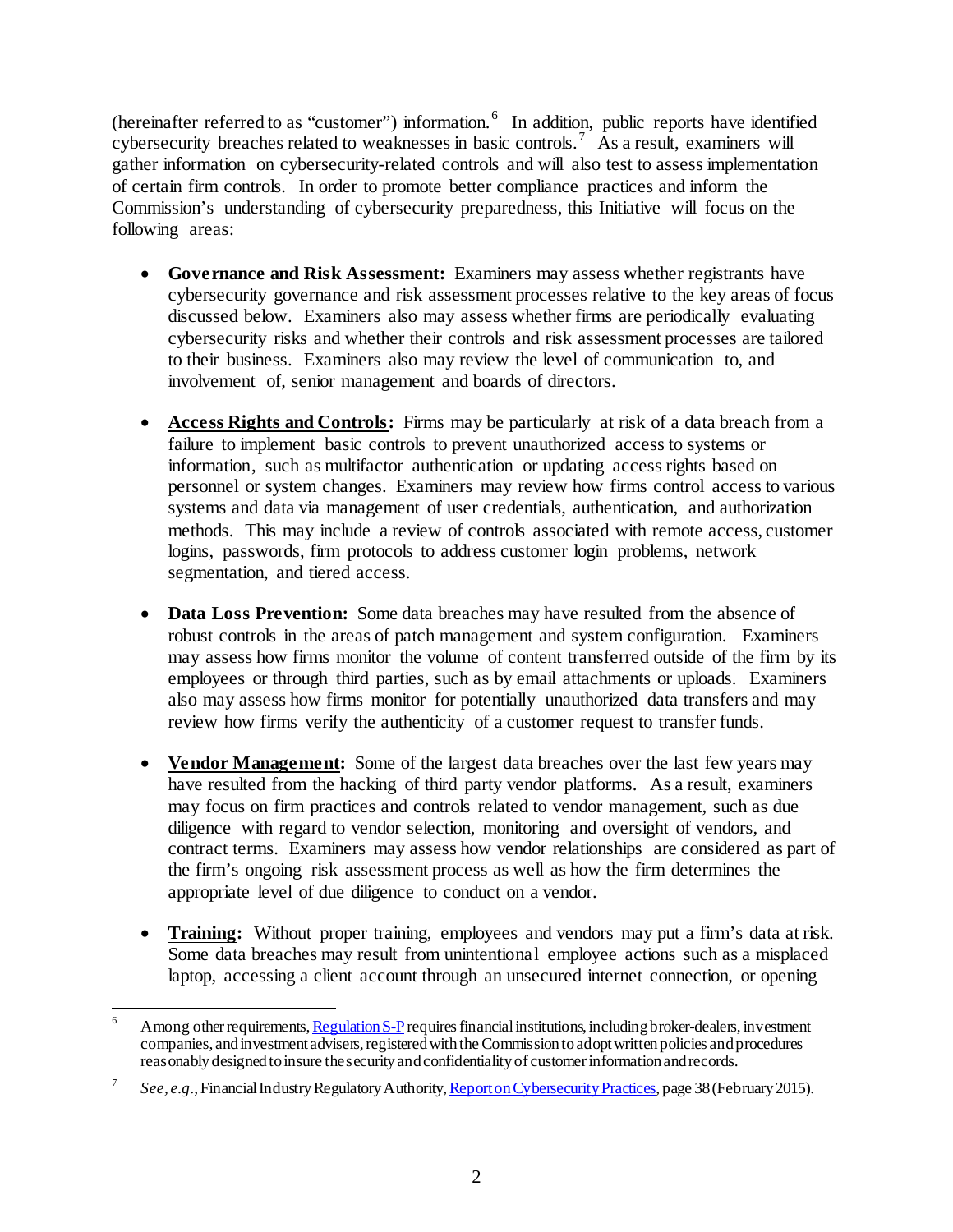messages or downloading attachments from an unknown source. With proper training, however, employees and vendors can be the firm's first line of defense, such as by alerting firm IT professionals to suspicious activity and understanding and following firm protocols with respect to technology. Examiners may focus on how training is tailored to specific job functions and how training is designed to encourage responsible employee and vendor behavior. Examiners also may review how procedures for responding to cyber incidents under an incident response plan are integrated into regular personnel and vendor training.

• **Incident Response:** Firms generally acknowledge the increased risks related to cybersecurity attacks and potential future breaches. Examiners may assess whether firms have established policies, assigned roles, assessed system vulnerabilities, and developed plans to address possible future events. This includes determining which firm data, assets, and services warrant the most protection to help prevent attacks from causing significant harm.

While these are the primary focus areas for the Cybersecurity Examination Initiative, examiners may select additional areas based on risks identified during the course of the examinations. As part of OCIE's efforts to promote compliance and to share with the industry where it sees cybersecurity-related risks, OCIE is including, as the Appendix to this Risk Alert, a sample request for information and documents to be used in this Initiative.

#### **III. Conclusion**

In sharing the key focus areas for the Cybersecurity Examination Initiative and the attached document request, the NEP hopes to encourage registered broker-dealers and investment advisers to reflect upon their own practices, policies, and procedures with respect to cybersecurity.

*This Risk Alert is intended to highlight for firms risks and issues that the staff has identified. In addition, this Risk Alert describes factors that firms may consider to (i) assess their supervisory, compliance and/or other risk management systems related to these risks, and (ii) make any changes, as may be appropriate, to address or strengthen such systems. These factors are not exhaustive, nor will they constitute a safe harbor. Other factors besides those described in this Risk Alert may be appropriate to consider, and some of the factors may not be applicable to a particular firm's business. While some of the factors discussed in this Risk Alert reflect existing regulatory requirements, they are not intended to alter such requirements. Moreover, future changes in laws or regulations may supersede some of the factors or issues raised here. The adequacy of supervisory, compliance and other risk management systems can be determined only with reference to the profile of each specific firm and other facts and circumstances.*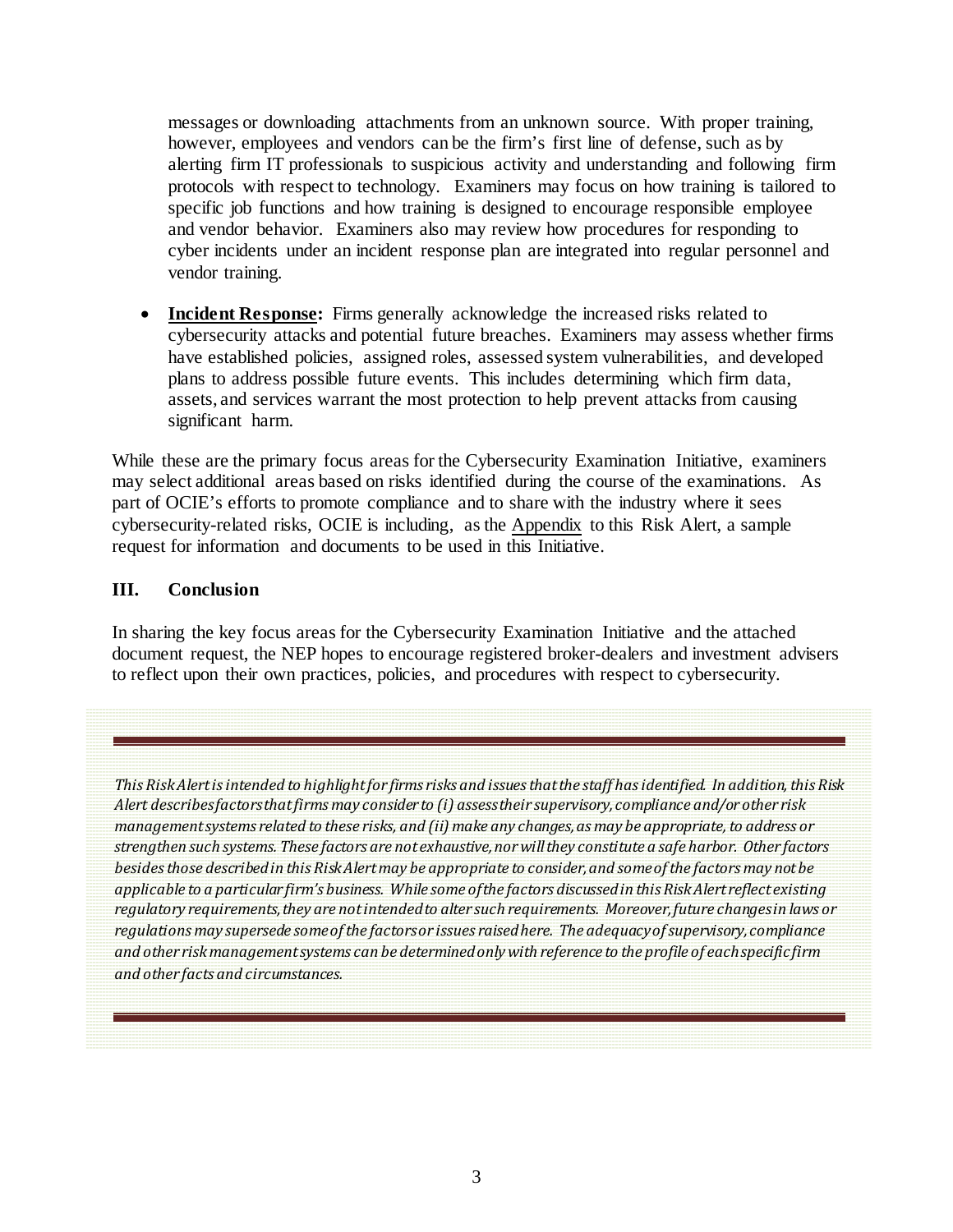# **APPENDIX**

This document<sup>[1](#page-3-0)</sup> provides a sample list of information that the U.S. Securities and Exchange Commission's Office of Compliance Inspections and Examinations ("OCIE") may review in conducting examinations of registered entities regarding cybersecurity matters. Some of the questions track information outlined in the "Framework for Improving Critical Infrastructure Cybersecurity,"<sup>[2](#page-3-1)</sup> released on February 12, 2014 by the National Institute of Standards and Technology. OCIE has published this document as a resource for registered entities. This document should not be considered all inclusive of the information that OCIE may review or the validation and testing we may perform of firm policies and procedures. Accordingly, OCIE will alter its requests for information it reviews, as well as whether it asks for production of information in advance of an examination or reviews certain information on site, as it considers the specific circumstances presented by each firm's business model, systems, and information technology environment.

#### **Governance and Risk Assessment**

- Firm policies and procedures related to the following:
	- o Protection of broker-dealer customer and/or investment adviser client (hereinafter "customer") records and information, including those designed to secure customer documents and information, protect against anticipated threats to customer information, and protect against unauthorized access to customer accounts or information; and
	- o Patch management practices, including those regarding the prompt installation of critical patches and the documentation evidencing such actions.
- Board minutes and briefing materials, if applicable, regarding: cyber-related risks; cybersecurity incident response planning; actual cybersecurity incidents; and cybersecurity-related matters involving vendors.
- Information regarding the firm's Chief Information Security Officer ("CISO") or equivalent position, and other employees responsible for cybersecurity matters.
- Information regarding the firm's organizational structure, particularly information regarding the positions and departments responsible for cybersecurity-related matters and where they fit within the firm's organization or hierarchy.

<span id="page-3-0"></span>The statements and views expressed herein are those of the staff of OCIE. This guidance is not a rule, regulation, or statement of the Commission. The Commission has expressed no view on its contents. This document was prepared by the SEC staff and is not legal advice.

<span id="page-3-1"></span><sup>&</sup>lt;sup>2</sup> National Institute of Standards and Technolog[y, Framework for Improving Critical Infrastructure Cybersecurity](http://www.nist.gov/cyberframework/upload/cybersecurity-framework-021214-final.pdf) (February12, 2014).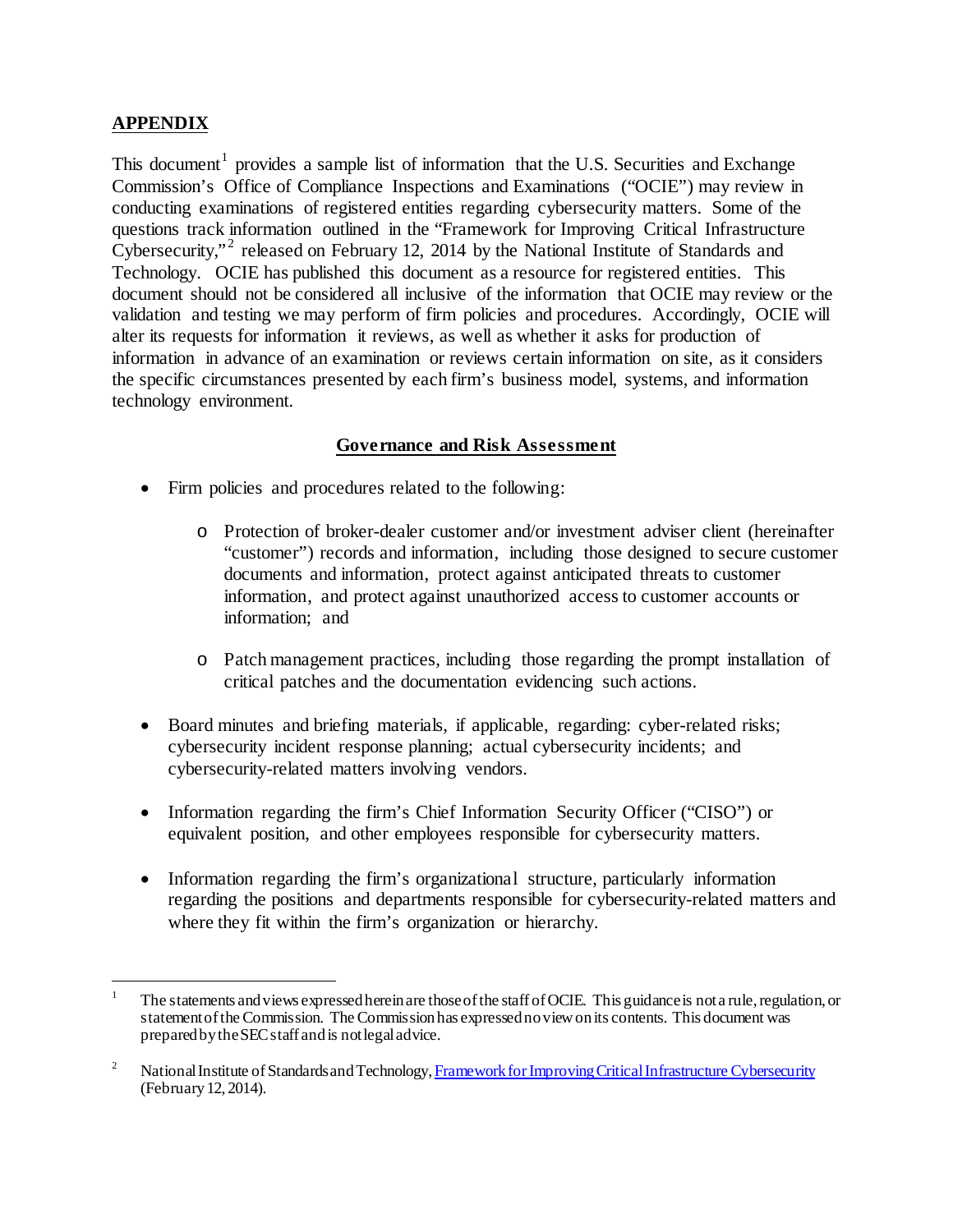- Information regarding the firm's periodic risk assessments to identify cybersecurity threats, vulnerabilities, and potential business and compliance consequences, if applicable, and any related findings and responsive remediation efforts taken.
- Information regarding the firm's policies related to penetration testing, whether conducted by or on behalf of the firm, and any related findings and responsive remediation efforts taken.
- Information regarding the firm's vulnerability scans and any related findings and responsive remediation efforts taken.

## **Access Rights and Controls**

- Firm policies and procedures regarding access by unauthorized persons to firm network resources and devices and user access restrictions (e.g., access control policy, acceptable use policy, administrative management of systems, and corporate information security policy), including those addressing the following:
	- o Establishing employee access rights, including the employee's role or group membership;
	- o Updating or terminating access rights based on personnel or system changes; and
	- o Any management approval required for changes to access rights or controls.
- Information demonstrating the implementation of firm policies and procedures related to employee access rights and controls, such as the following:
	- o Documentation evidencing the tracking of employee access rights, changes to those access rights, and any manager approvals for those changes;
	- o Information related to former employees' last date of employment and the date their access to the firm's systems was terminated; and
	- o Information related to current employees who have been reassigned by the firm to a new group or function, including their date of reassignment and the date their access to the firm's systems was modified.
- Information related to the systems or applications for which the firm uses multi-factor authentication for employee and customer access as well as documentation evidencing implementation of any related policies and procedures and information on systems or applications for which the firm does not use multi-factor authentication.
- Firm policies and procedures related to log-in attempts, log-in failures, lockouts, and unlocks or resets for perimeter-facing systems and information regarding the process the firm uses to enforce these policies and procedures and to review perimeter-facing systems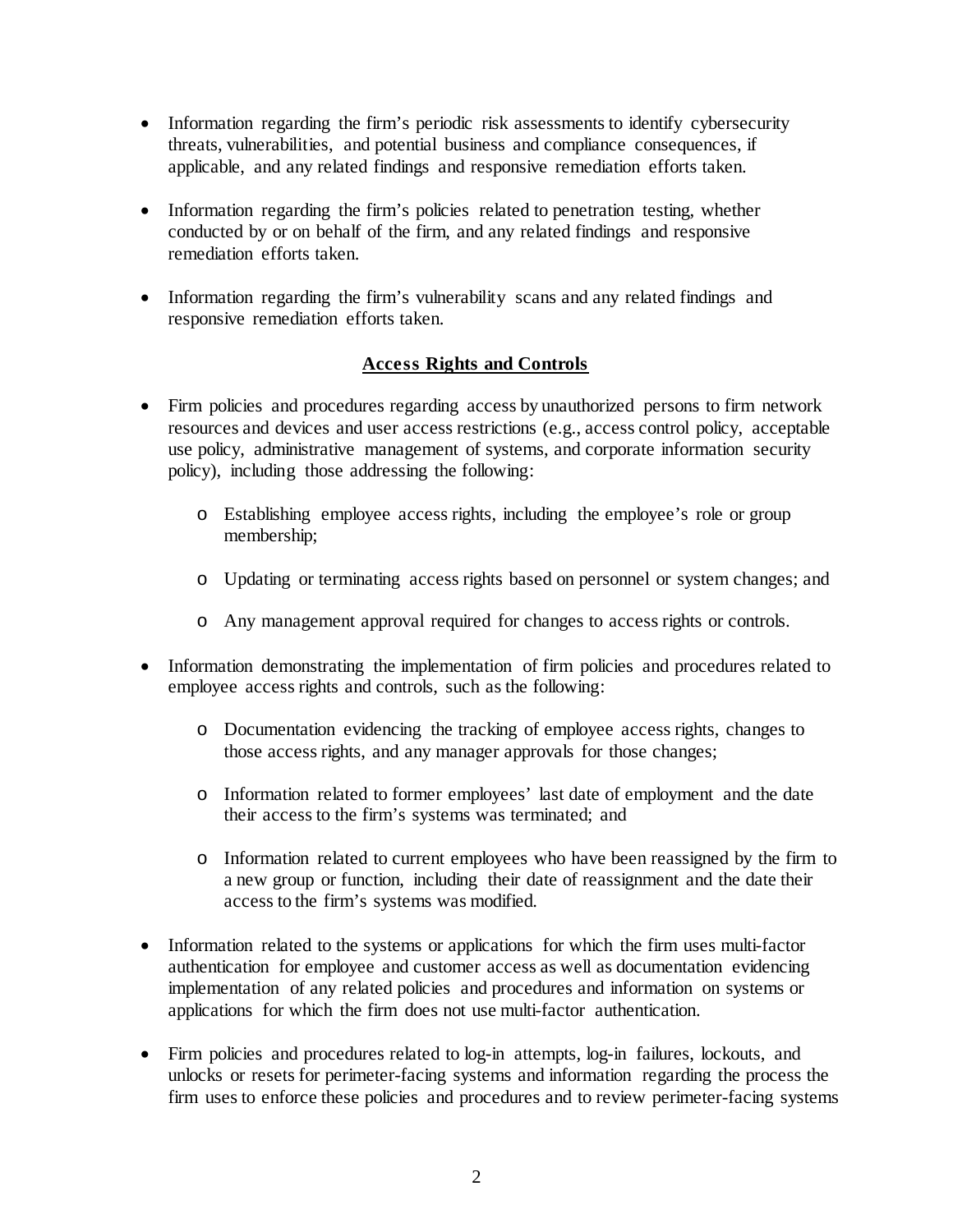for failed log-in attempts, deactivation of access, dormant user accounts, and unauthorized log-in attempts.

- Information related to instances in which system users, including employees, customers, and vendors, received entitlements or access to firm data, systems, or reports in contravention of the firm's policies or practices or without required authorization as well as information related to any remediation efforts undertaken in response.
- Firm policies and procedures regarding system notifications to users, including employees and customers, of appropriate usage obligations when logging into the firm's system (e.g., log-on banners, warning messages, or acceptable use notifications) and sample documentation evidencing implementation of these policies and procedures.
- Firm policies and procedures regarding devices used to access the firm's system externally (i.e., firm-issued and personal devices), including those addressing the encryption of such devices and the firm's ability to remotely monitor, track, and deactivate remote devices.
- Information related to customer complaints received by the firm related to customer access, including a description of the resolution of the complaints and any remediation efforts undertaken in response.
- Firm policies and procedures related to verification of the authenticity of customer requests to transfer funds.
- Information related to any reviews of employee access rights and restrictions with respect to job-specific resources within the network and any related documentation.
- Information related to any internal audit conducted by the firm that covered access rights and controls.

## **Data Loss Prevention**

- Firm policies and procedures related to enterprise data loss prevention and information related to the following:
	- o Data mapping, with particular emphasis on understanding information ownership and how the firm documents or evidences personally identifiable information ("PII"); and
	- o The systems, utilities, and tools used to prevent, detect, and monitor data loss as it relates to PII and access to customer accounts, including a description of the functions and source of these resources.
- Firm policies related to data classification, including: information regarding the types of data classification; the risk level (e.g., low, medium, or high) associated with each data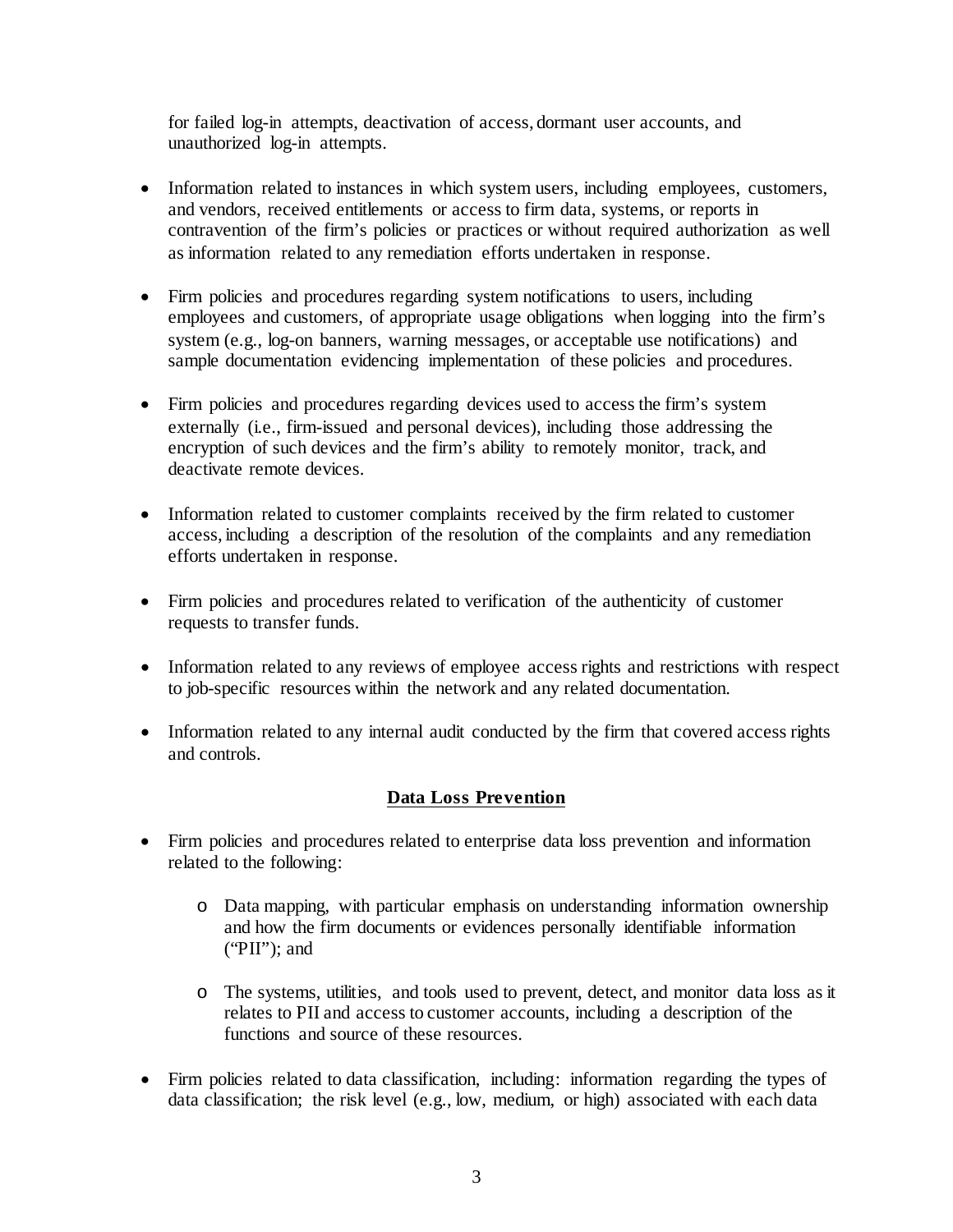classification; the factors considered when classifying data; and how the factors and risks are considered when the firm makes data classification determinations.

• Firm policies and procedures related to monitoring exfiltration and unauthorized distribution of sensitive information outside of the firm through various distribution channels (e.g., email, physical media, hard copy, or web-based file transfer programs) and any documentation evidencing this monitoring.

# **Vendor Management**

- Firm policies and procedures related to third-party vendors, such as those addressing the following:
	- o Due diligence with regard to vendor selection;
	- o Contracts, agreements, and the related approval process;
	- o Supervision, monitoring, tracking, and access control; and
	- o Any risk assessments, risk management, and performance measurements and reports required of vendors.
- Information regarding third-party vendors with access to the firm's network or data, including the services provided and contractual terms related to accessing firm networks or data.
- Information regarding third-party vendors that facilitate the mitigation of cybersecurity risks by means related to access controls, data loss prevention, and management of PII, including a description of the services each vendor provides to the firm and contractual terms included in vendor contracts involving cybersecurity-related services.
- Information regarding written contingency plans the firm has with its vendors concerning, for instance, conflicts of interest, bankruptcy, or other issues that might put the vendor out of business or in financial difficulty.
- Sample documents or notices required of third-party vendors, such as those required prior to any significant changes to the third-party vendors' systems, components, or services that could potentially have security impacts to the firm and the firm's data containing PII.

## **Training**

• Information with respect to training provided by the firm to its employees regarding information security and risks, including the training method (e.g., in person, computerbased learning, or email alerts); dates, topics, and groups of participating employees; and any written guidance or materials provided.